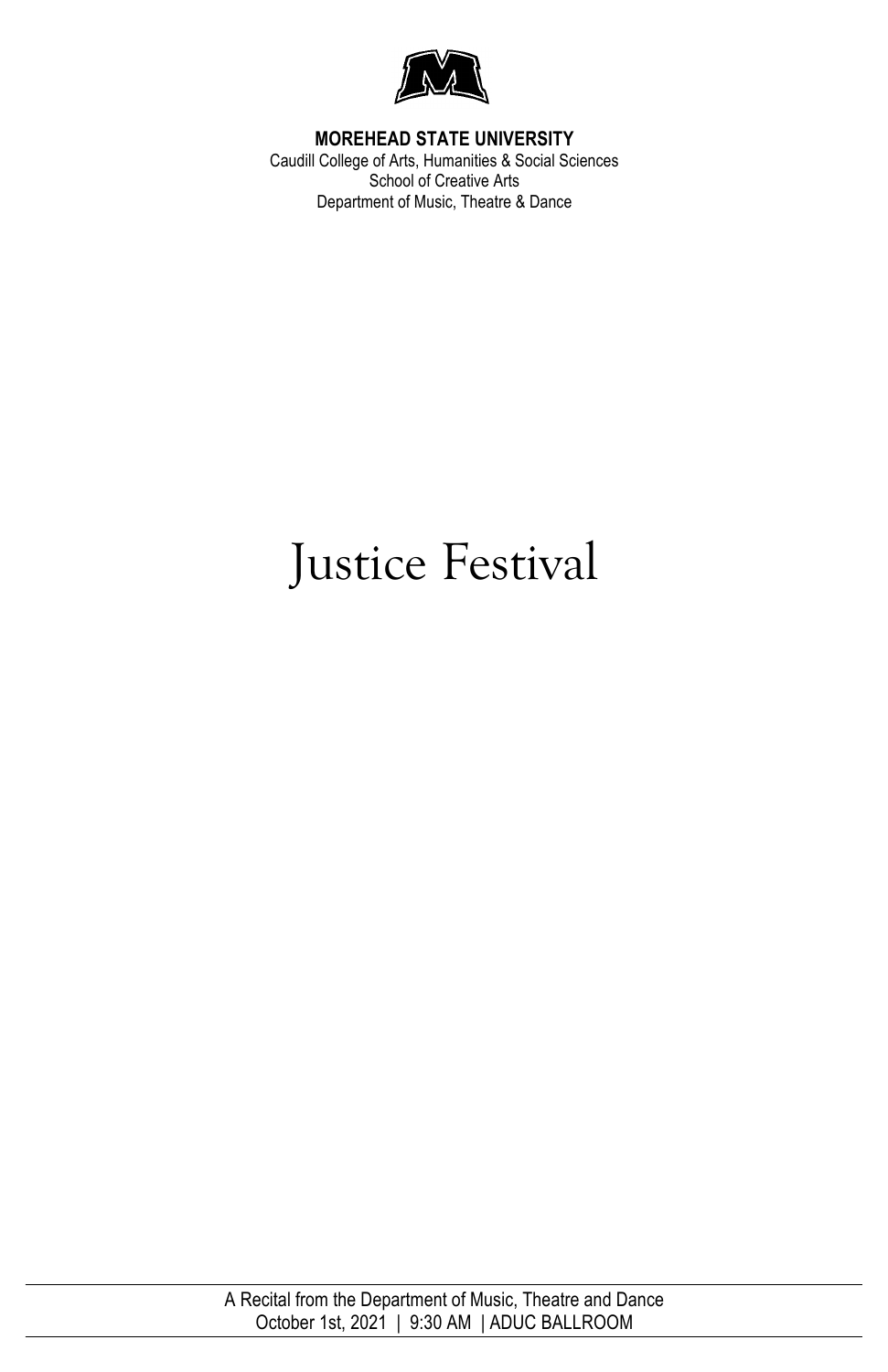#### **PROGRAM**

**Fanfare for the Green and Gold Server Server Server Server Server Server Server Server Server Server Server Server Server Server Server Server Server Server Server Server Server Server Server Server Server Server Server S** 

Conducted by Kody Jernigan, MSU Graduate Assistant

(b. 1990)

| <b>Soundings</b>                                                                                                                                                      | <b>Brian Balmages</b><br>(b. 1975)       |
|-----------------------------------------------------------------------------------------------------------------------------------------------------------------------|------------------------------------------|
| Morehead State University Trumpet Ensemble<br>Professor Greg Wing, Director                                                                                           |                                          |
| Mirages for euphonium, tuba, and recording<br>I.<br>The Desert Crossing<br>II.<br>Palaces of Sand and Stone<br>Ш.<br>Spirit of the Desert Winds                       | <b>Ben McMillian</b><br>(b. 1984)        |
| Stacy Baker, tuba<br>Derek Easterling, euphonium                                                                                                                      |                                          |
| *****                                                                                                                                                                 |                                          |
| I'm a Kentuckian                                                                                                                                                      | Don Rogers<br>(b. 1968)                  |
| You've got to be carefully taught from South Pacific                                                                                                                  | <b>Richard Rogers</b><br>$(1902 - 1979)$ |
| Kentucky Center for Traditional Music Ensemble<br>Megan Jill Ann Gregory, guitar and vocals<br>Anabel Peterman, bass and vocals<br>Joshua Loiacono, fiddle and vocals |                                          |
| A Strange Wayfarer for bass trombone and looping station (2020)<br>Russ Zokaites, bass trombone                                                                       | <b>William Timmons</b><br>(b. 1985)      |
| Sonata in E Minor for Piano                                                                                                                                           | <b>Florence Price</b>                    |
| II. Andante                                                                                                                                                           | $(1887 - 1953)$                          |

William A. Murphy, piano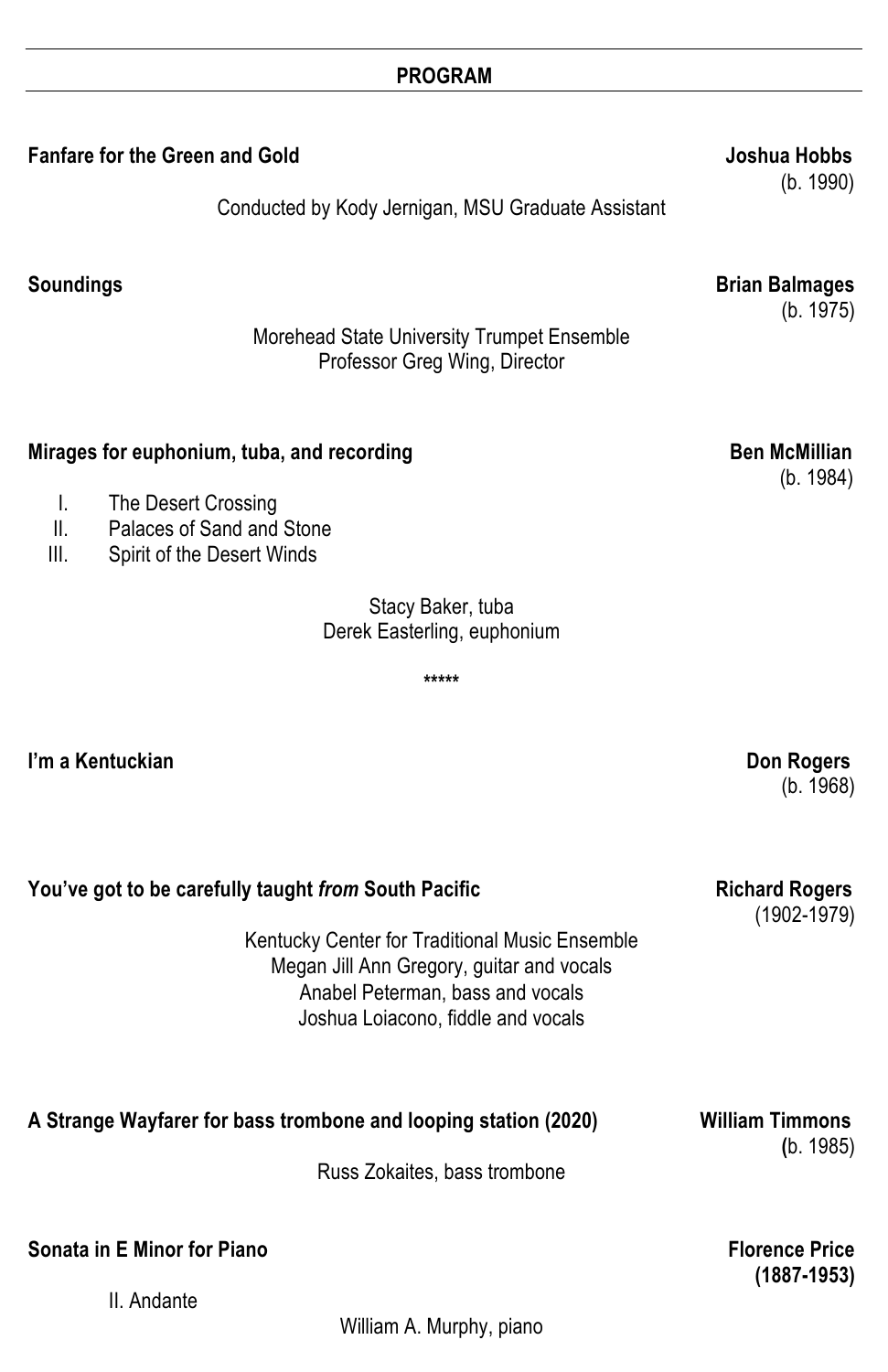### Chamber Singers Reagan Cox, piano

#### **I'll Make the Difference** Moses Hogan

 $(1957 - 2003)$ 

Katie Webb, soprano | Anna-Wray Grayson, mezzo soprano Concert Choir William A. Murphy, piano Dr. Greg Detweiler, Director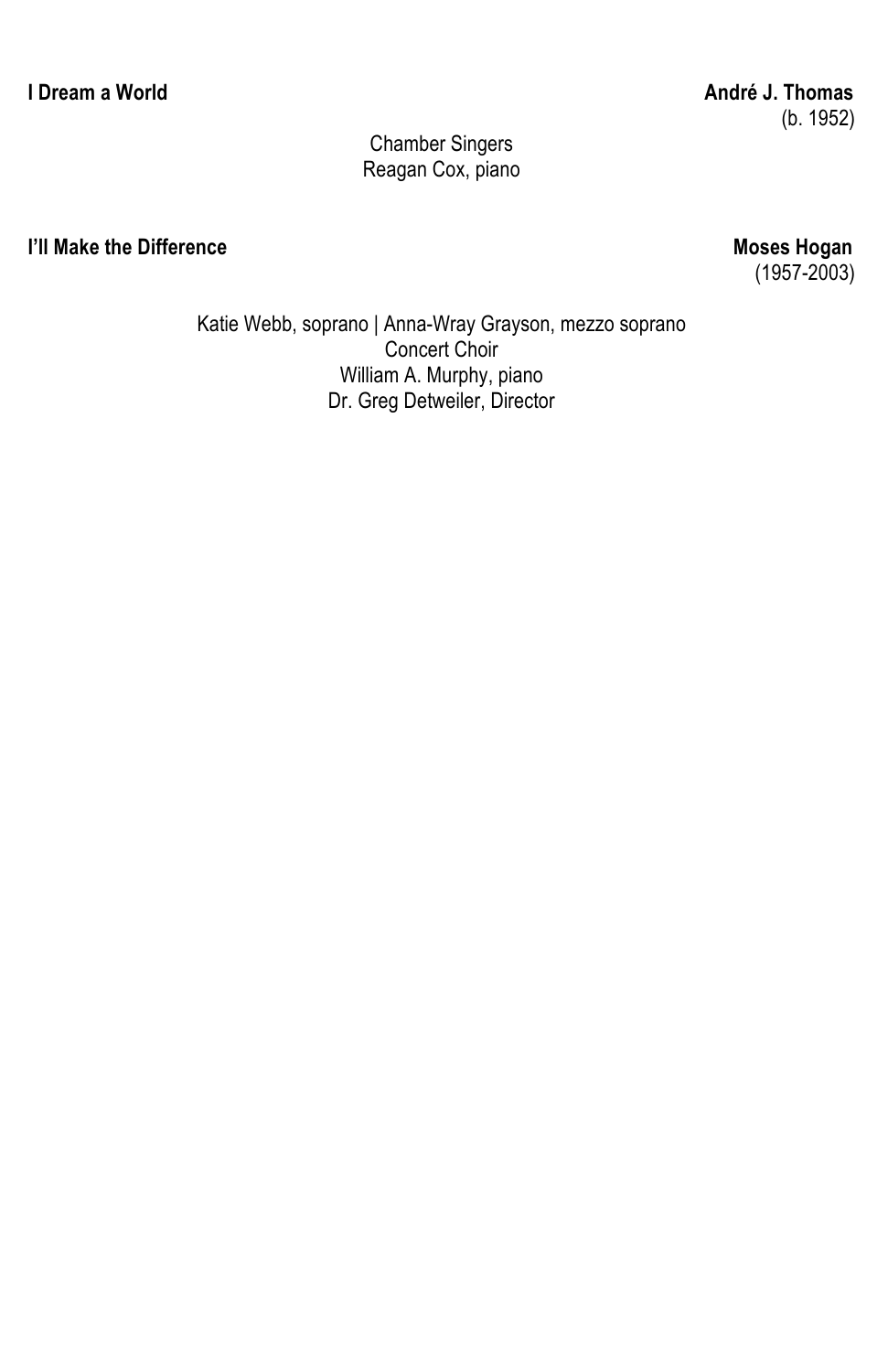#### **Program notes**

#### **Fanfare for the Green and Gold**

Fanfare for the Green and Gold was written to commemorate several important occasions of the composer's life, namely his graduation from the Master's program at the University of South Florida, and his charge to write a fanfare for the 2016 Festival of Winds Honor Band for high school students. The fanfare was premiered by the festival's 48-player strong trumpet ensemble. Soundings Brian Balmages (b. 1975) is an award-winning composer and conductor. His music has been performed throughout the world with commissions ranging from elementary schools to professional orchestras. World premieres include prestigious venues such as Carnegie Hall, the Kennedy Center, and Meyerhoff Symphony Hall. His music was also performed as part of the 2013 Presidential Inaugural Prayer Service, which was attended by both President Obama and Vice President Biden. His composition Soundings was written for the 2015 International Trumpet Guild. -Program notes provided by Professor Greg Wing

## **Soundings**

Brian Balmages (b. 1975) is an award-winning composer and conductor. His music has been performed throughout the world with commissions ranging from elementary schools to professional orchestras. World premieres include prestigious venues such as Carnegie Hall, the Kennedy Center, and Meyerhoff Symphony Hall. His music was also performed as part of the 2013 Presidential Inaugural Prayer Service, which was attended by both President Obama and Vice President Biden. His composition Soundings was written for the 2015 International Trumpet Guild. -Program notes provided by Professor Greg Wing

### **Mirages**

"You can't fight the desert...you have to ride with it." – Louis L'Amour I've always been fascinated by deserts; the stark, almost alien landscapes, the extremely diverse and efficient ecosystems, the mystic, spiritual effect of being in the vast expanses of silent nature. Recently I travelled from the Pacific Northwest into the deserts of Nevada and Utah. While neither are the typical Hollywood deserts of endless sand dunes, they hold their own magic. Mirages are a part of that magic. I watched them rise and fall as I drove by, imagination blending with the illusions to create hidden cities. As with many of my works, I didn't start out with a concrete concept, but as the scales and modes started to come through, desert imagery continually flowed through my mind's eye. The piece consists of three sections, each fading and evaporating like mirages. Stylistically there are heavy elements of rock and jazz, as well as the percussion flavors of the Middle East, India, and Central America. -Program notes provided by Dr. Stacy Baker

# **I'm a Kentuckian**

This song appears on Don Rogers's 2018 album "Winetown," and celebrates traditions of empathy and generosity in the Commonwealth.

# **You've Got to be Carefully Taught**

Originally part of the controversial 1949 musical South Pacific, by Rodgers and Hammerstein, this song emphasizes the idea that discrimination is not innate.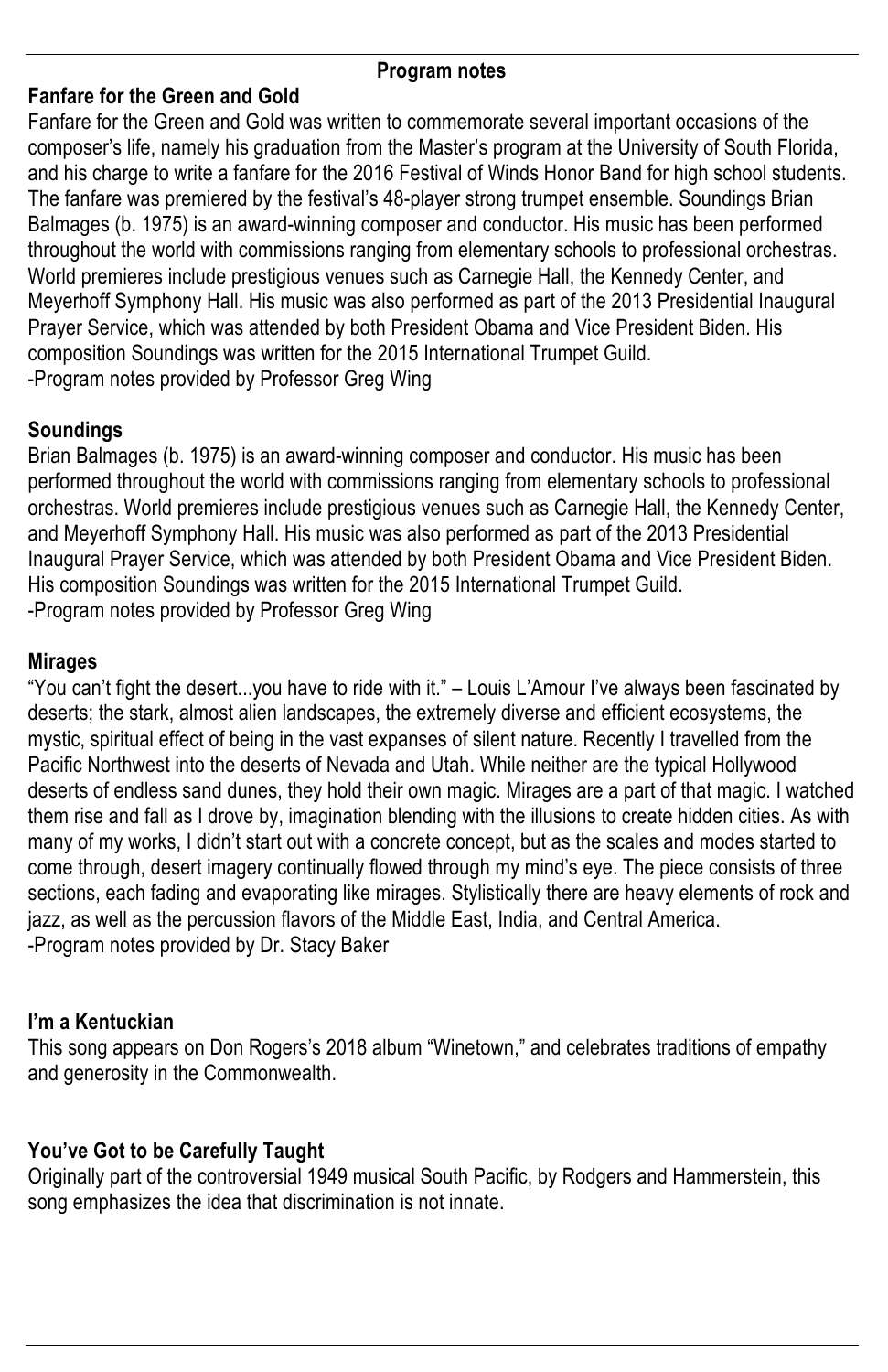# **A Strange Wayfarer**

Much like early Appalachian history, the exact origins of A Wayfaring Stranger are routed in immigration and hardship. The tune likely came into existence around the American Revolution using altered melodies of English, Scottish, and Irish descent. The tune tells of environmental difficulties associated with early Appalachian life.

I'm just a poor wayfairing stranger, A-trav'in' through this world of woe, But there's no sickness, toil or danger, In that bright world to which I go.

This tune has been used as an anthem for those trying to find a home. In A Strange Wayfarer, Timmons is exploring both the internal and external challenges of being a newcomer. All of us have experienced what it's like to perceive a difference with those around us, which can lead to unsettled feelings.

In this setting, Timmons uses a repetitive motif which he labels, "I Feel Strange." As the piece progresses through sections, we hear the motif morphing into the iconic melody. However, something is off; the harmony, rhythm, and melody are close, but not perfect. The result of this resilient attempt brings on a heroic mindset that is here to stay.

-Program notes provided by Dr. Russ Zokaites

### **Sonata in E minor for Piano**

Hailing from Little Rock, AR, Florence B. Price is considered to be the first African American woman to reach distinction on the national level. She attended the New England Conservatory for her diploma in solo organ and a diploma for teaching piano. She also studied composition with the director of the conservatory, George W. Chadwick. In 1910, she moved to Atlanta to take on the role as head of the music department for Clark Atlanta University. However, Jim Crow laws were still very much alive. So, she and her family moved to Chicago and settled there. Overcoming abuse from her husband, she divorced in 1931 and became a single mother while still composing music and playing for silent movies on the side. Eventually, she moved in with pianist and composer Margaret Bonds (also her student) which led to connections with singer Marian Anderson and writer Langston Hughes. She has over 300 compositions to her name with more than 20 being devoted to the orchestral genre. Many awards were given to her compositions, including the Sonata in E Minor for piano; in 1932 it won first prize of the Rodman Wanamaker music contest – the benefactor of the Wanamaker organ at Macy's in Philadelphia. However, her Symphony in E Minor received overall honors and was the first orchestral piece by an African American woman to be played by a major orchestra in 1933, the Chicago Symphony.

The second movement of the Sonata in E minor, is marked as Andante; a slow walking movement that is reminiscent of the African American Spiritual "Steal Away." The main theme recurs several times and is separated by more elaborate sections of the movement. Rich harmonies are paired with the melody and gives the listener a heartfelt sentiment.

-Program notes provided by Professor William A. Murphy

### **I Dream a World/I'll Make the Difference**

"I Dream a World", was composed by the famous American composer and conductor André J. Thomas. In it he expressively captures the moving poem written by the African-American writer, Langston Hughes, about the future joys and freedom humanity can achieve with racism and avarice defeated." I'll Make the Difference" was written as a song of hope for singers around the world by the beloved arranger of spirituals, Moses Hogan. It calls us all to be the one to make the difference in the world. Concert Choir used these two compositions by African-American composers in the Fall of 2020 to process the current events. The pieces called our singers to individual responsibility for being the change, the hope, the light, and the song we want to see in the world. -Program notes provided by Dr. Greg Detweiler